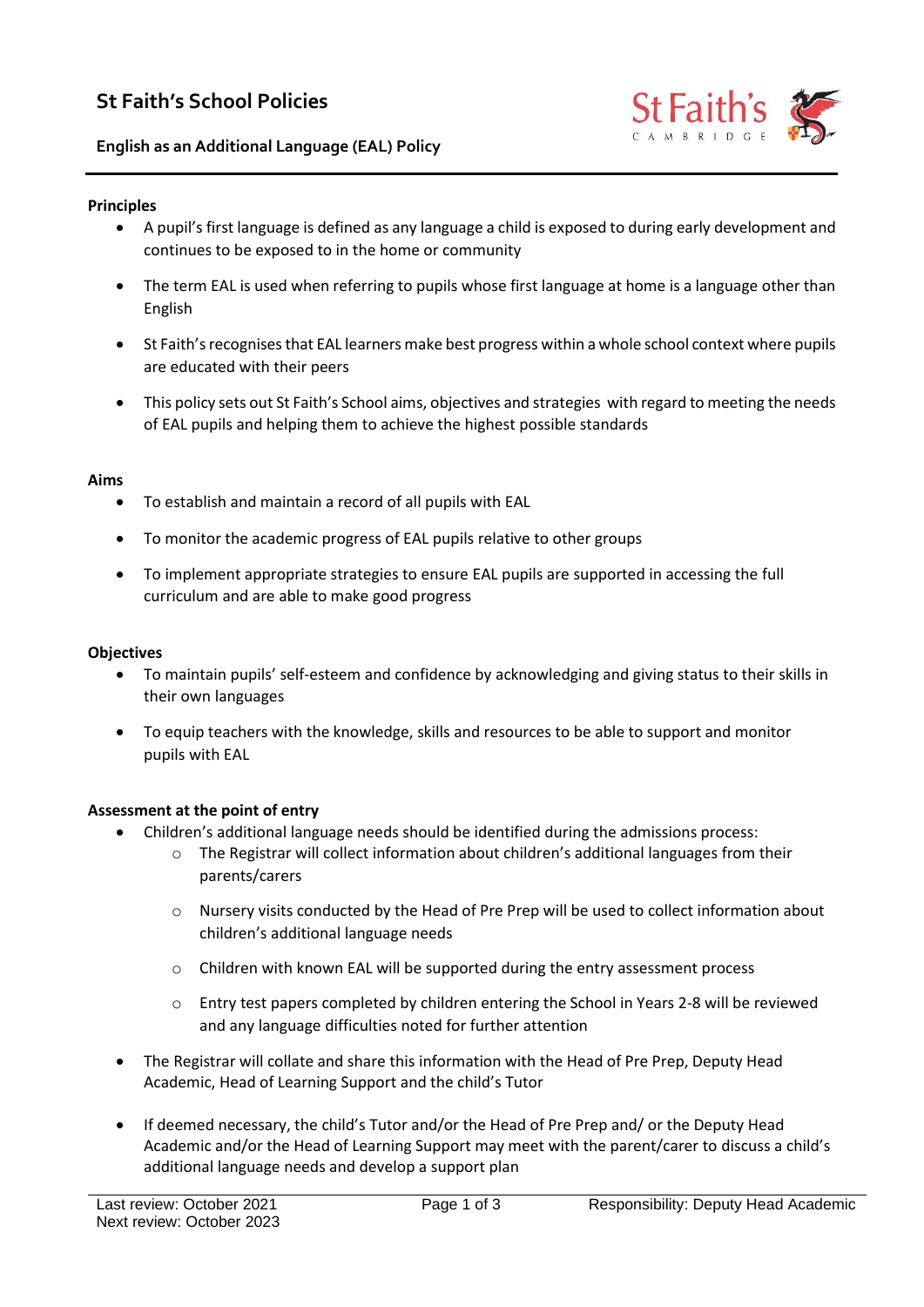## **Access, Support and Monitoring**

- All pupils will follow the full school curriculum
- EAL pupils may be supported through a Teaching Assistant in the classroom
- Where necessary, withdrawal support may take place
- The Director of Communications is responsible for tracking the overall academic progress of EAL pupils. Any concerns about the progress EAL pupils are making relative to other groups will be referred to the Head of Pre Prep/ Deputy Head Academic in the first instance
- A pupil not making good progress after a minimum of two terms in the main school environment may be referred to the Learning Support Department in the usual way

## **Teaching and Learning**

Staff can help pupils learning English as an additional language in a variety of ways:

- By acknowledging the time it takes to become fluent in an additional language, with a good command of the range of language needed for successful learning and participation in the class
- By planning differentiated work for EAL pupils if necessary
- By monitoring progress carefully and ensuring that EAL pupils are set appropriate and challenging learning objectives
- Recognising that EAL pupils may need more time to process answers
- Ensuring that there are effective opportunities for talking, and that talking is used to support writing
- By setting appropriate expectations; encouraging children to contribute and give more than oneword answers
- Encouraging children to transfer their knowledge, skills and understanding of one language to another

## **EYFS**

In the EYFS, the school curriculum helps pupils learning English as an additional language by:

- Giving newly arrived young children time to absorb English (there is a recognised 'silent period' when children understand more English than they use – this will pass if their self-confidence is maintained)
- Building on children's experiences of language at home, and in the wider community, so that their developing use of English and of other languages support each other
- Celebrating and using the home language in school whenever possible using parents as a resource to aid learning
- Providing a range of opportunities for children to engage in speaking and listening activities in English with peers and adults
- Teachers and assistants refrain from talking to children in an abstract manner but instead talk about what is concrete and present that the children are experiencing